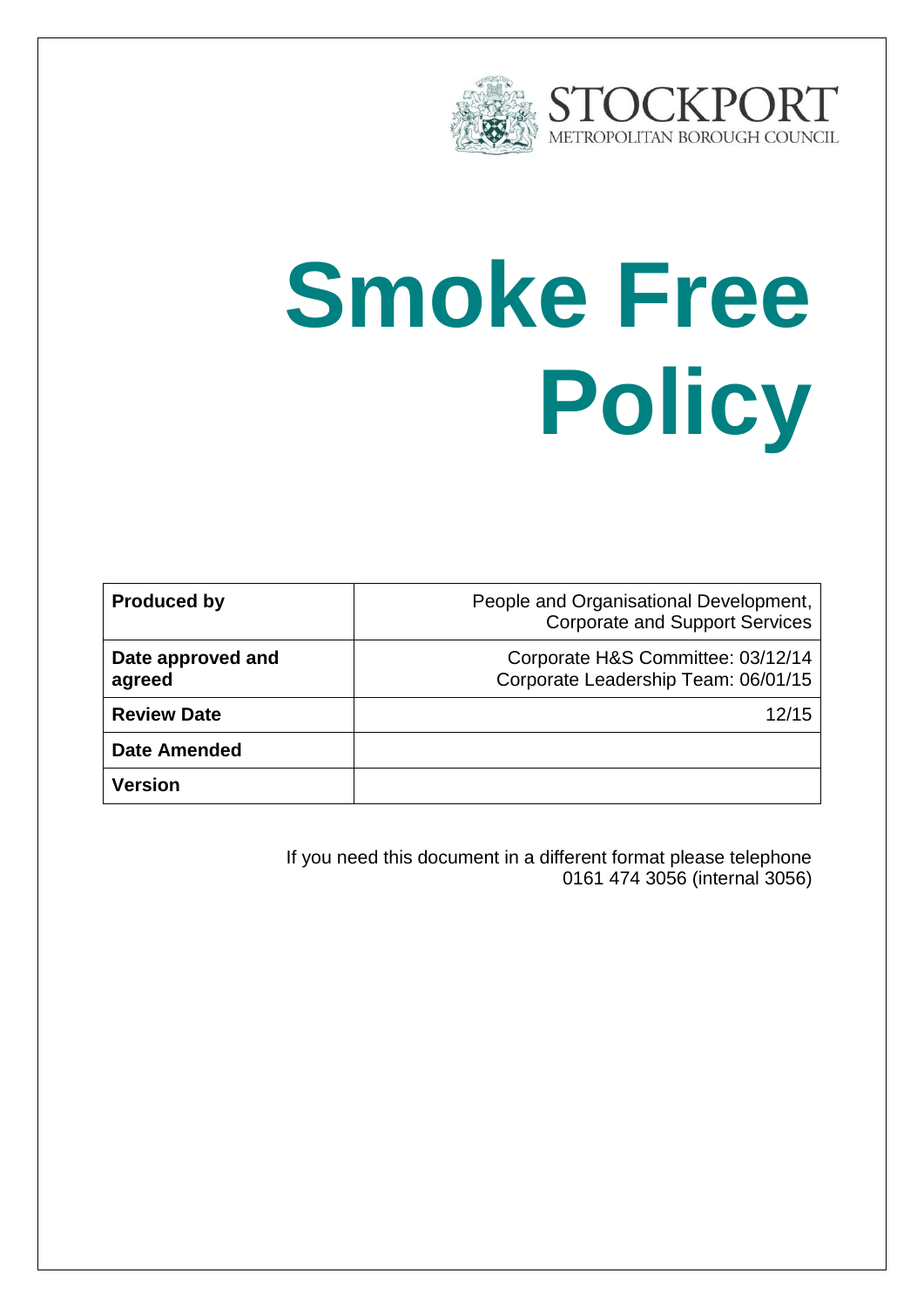#### Contents

| 1. |                                                                         |  |
|----|-------------------------------------------------------------------------|--|
| 2. |                                                                         |  |
| 3. |                                                                         |  |
| 4. |                                                                         |  |
| 5. |                                                                         |  |
| 6. |                                                                         |  |
| 7. |                                                                         |  |
| 8. |                                                                         |  |
| 9. |                                                                         |  |
|    |                                                                         |  |
|    |                                                                         |  |
|    |                                                                         |  |
|    |                                                                         |  |
|    |                                                                         |  |
|    | Smoking guidelines for Council employees who work in other people's     |  |
|    |                                                                         |  |
|    | Guidelines for schools: Smoking and the use of electronic cigarettes  8 |  |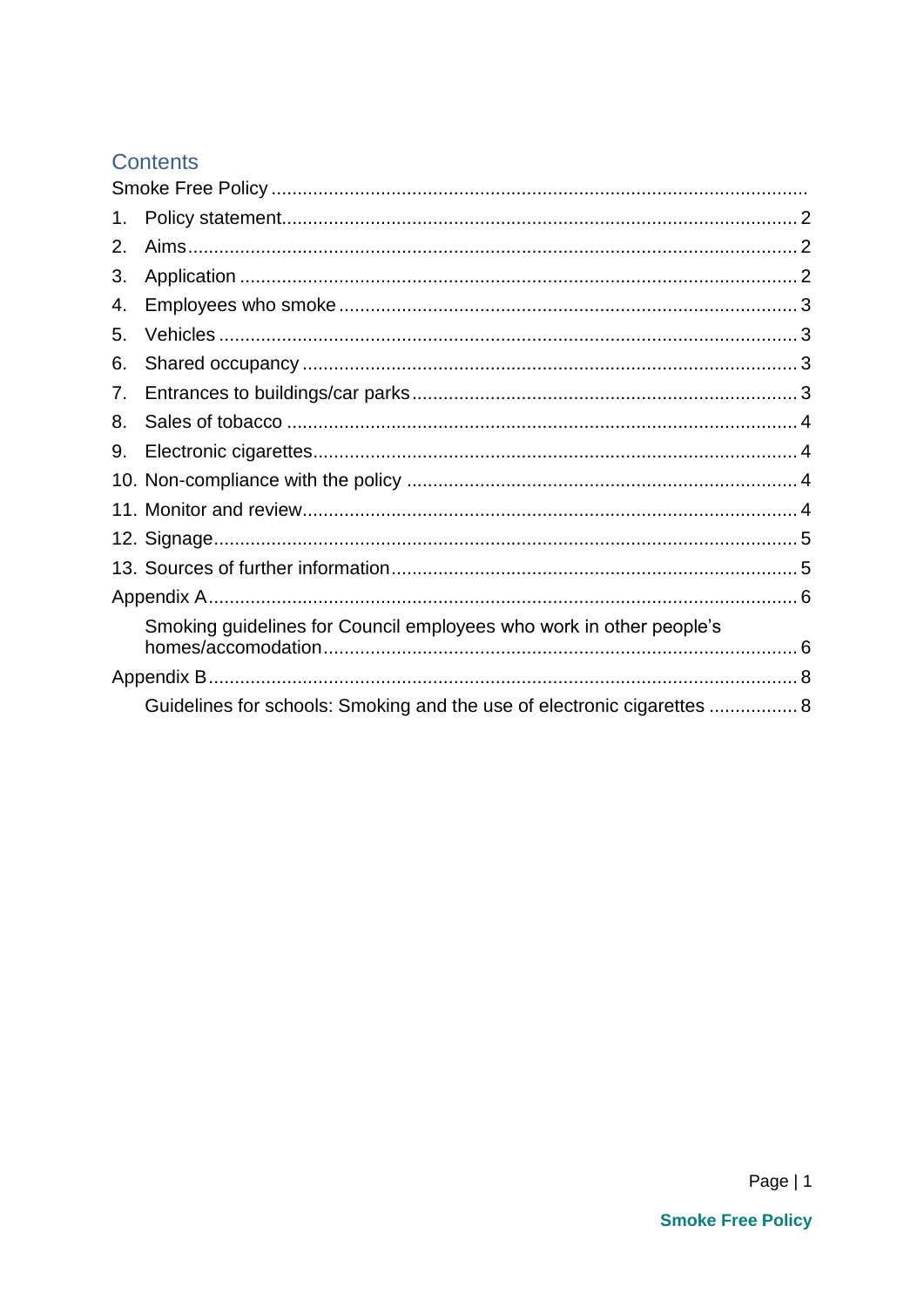# **Smoke Free Policy**

# <span id="page-2-0"></span>**1. Policy statement**

Stockport Council is committed to promoting health and preventing disease for all its employees. This policy recognises that there is overwhelming evidence that smoking and the inhalation of passive smoke is detrimental to health and that as an exemplar employer, it has a responsibility to provide a healthy working environment.

The Council, as part of its contribution to furthering public health in Stockport, has pledged to provide progressive and health promoting working conditions for its employees within available resources and to encourage other employers to do the same.

In addition, the *Smoke-Free (General Provisions) Regulations 2007*, made under the Health Act 2006, came into effect at 0600 on the 1st July 2007.

NB. Where there is a legislative requirement, this will be identified by italics.

# <span id="page-2-1"></span>**2. Aims**

This policy contributes to ensuring and improving the health and safety of its employees by making all Council owned or leased offices/occupied buildings which are either wholly or substantially enclosed\*, smoke free.

*\*substantially enclosed means if there is a ceiling or roof where the permanent openings in the wall or perimeter are less than half the total area of the walls - known as the "50% rule" - no account is taken of any door or window openings.*

This will be supplemented by:

- Supporting employees who want to give up smoking by offering smoke cessation information and support.
- Minimising the risk to employees who work in clients/service user's homes/accommodation – separate guidelines will apply (Appendix 3).

# <span id="page-2-2"></span>**3. Application**

This policy applies to all Council employees, Elected Members, visitors to and contractors working in Council offices/occupied buildings/schools and employees working in the homes of clients/service users.

Where the term "smoking" is used it relates to the use of tobacco products and electronic cigarettes.

Page | 2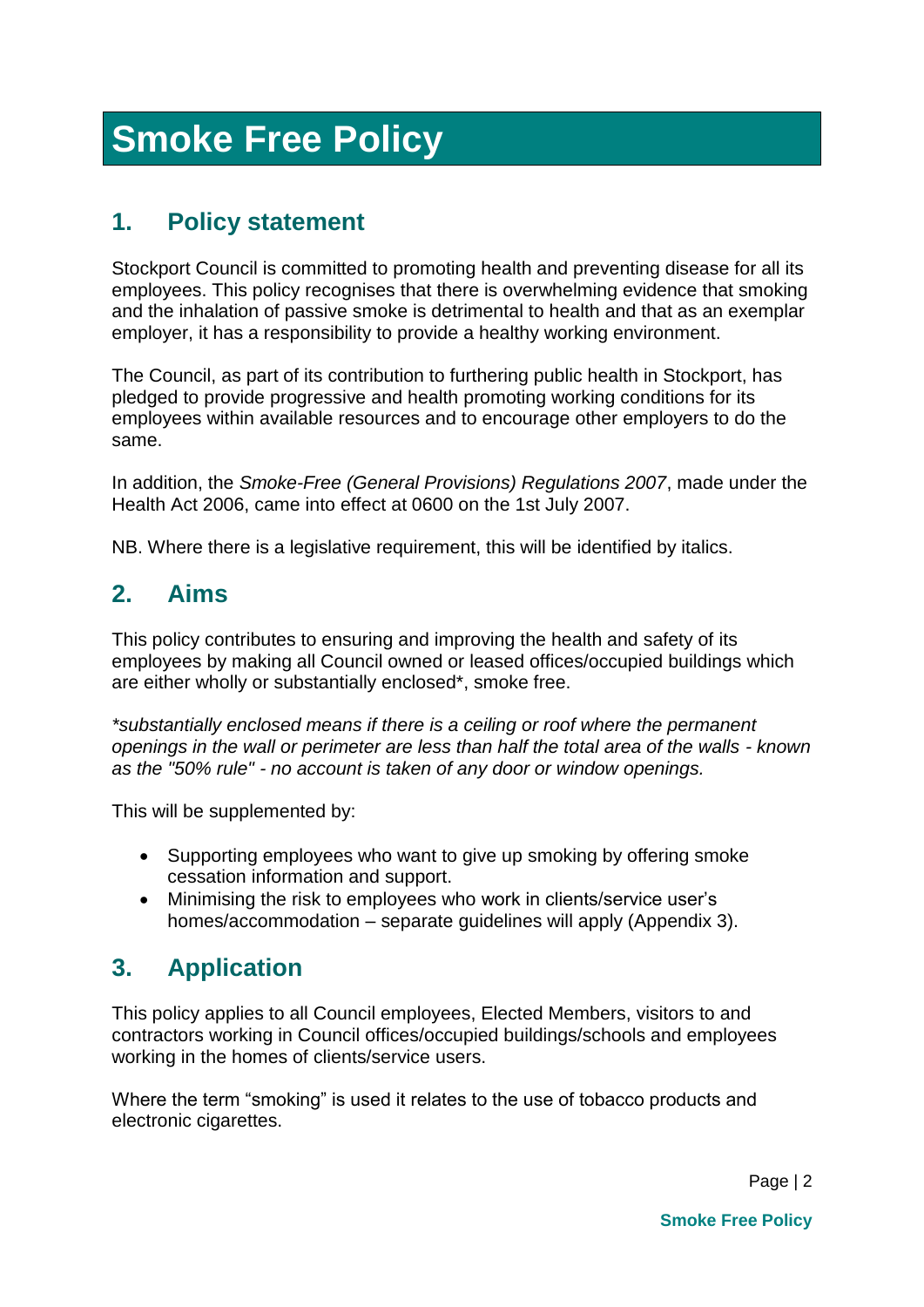#### <span id="page-3-0"></span>**4. Employees who smoke**

Whilst at work, employees who smoke must do so in their own time and ensure that any smoking related litter is properly disposed of.

Employees must record time spent away from their normal work on "smoking breaks", and this time must be deducted from their weekly hours. In those workplaces where formal time recording does not occur local arrangements must be introduced to ensure that individuals account for this time.

#### <span id="page-3-1"></span>**5. Vehicles**

Smoking will not be permitted in vehicles owned or leased by the Council whilst on Council business during working hours.

*No smoking signs must be displayed in all Council liveried vehicles* 

Employees are not permitted to smoke in personal vehicles when undertaking Council Business and carrying any passengers.

#### <span id="page-3-2"></span>**6. Shared occupancy**

Where Council owned buildings are shared by Non-Council employees, this policy will apply to all occupants.

#### <span id="page-3-3"></span>**7. Entrances to buildings/car parks**

Employees must not smoke near to entrances or exits of Council buildings

Employees must not smoke near to or underneath windows of Council buildings where smoke may drift in to the building.

Employees must not smoke in car parks.

In addition: Smoking is not permitted on the Council's Corporate Civic Complex or its associated grounds e.g. the piazza area.

*All entrances to buildings must display an A5 size notice which displays the internationally recognised no-smoking symbol and contains the words:*

*"No smoking. It is against the law to smoke in these premises."*

*The sign must be positioned in such a way that it can easily be read by persons using the entrance.*

Where an area falls under the definition of "substantially enclosed", then similar signage will be posted.

Page | 3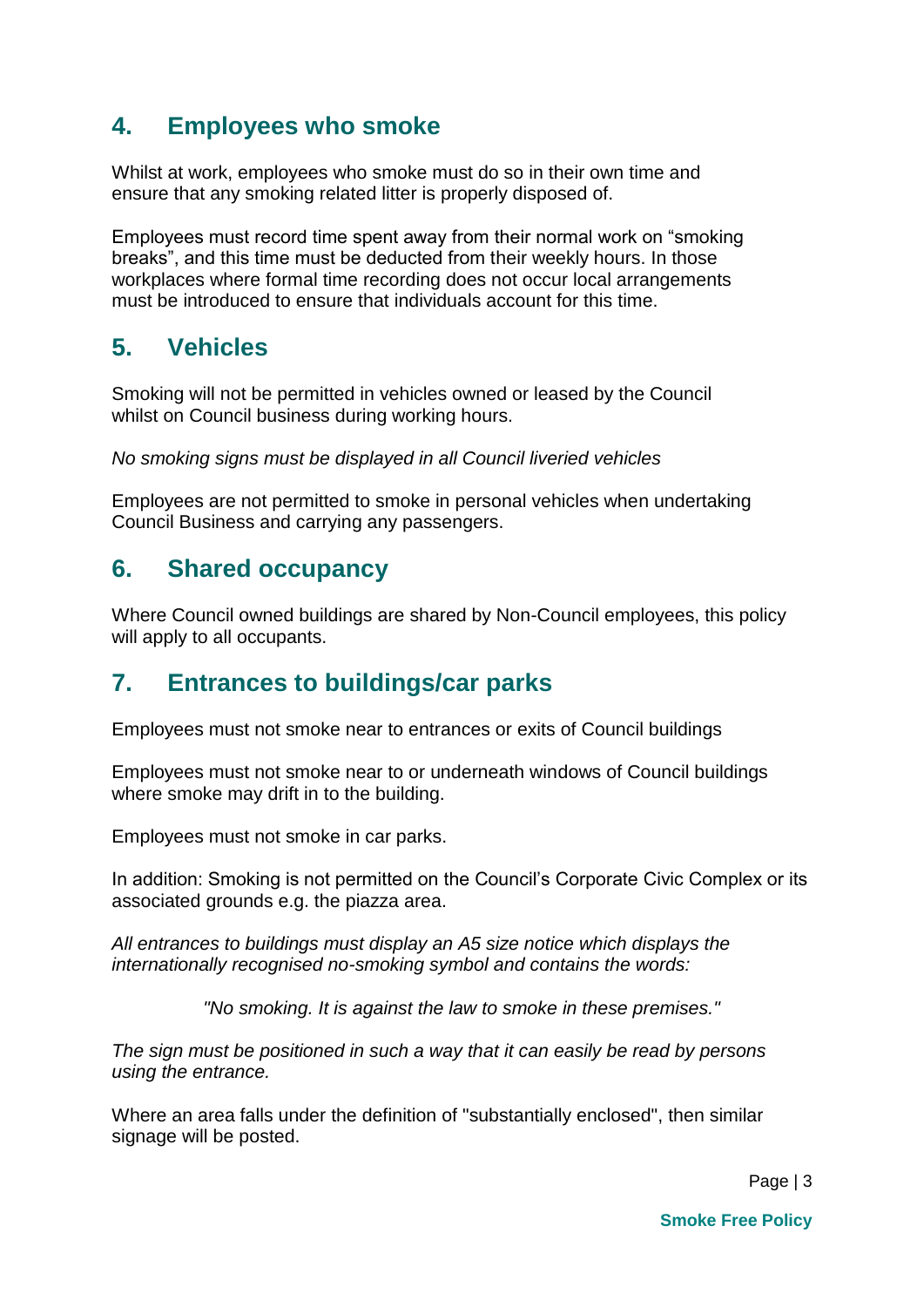#### <span id="page-4-0"></span>**8. Sales of tobacco**

Sale of tobacco products in employee occupied Council premises is not permitted.

#### <span id="page-4-1"></span>**9. Electronic cigarettes**

Employees, official visitors and contractors, volunteers and members of the public should treat the use of e-cigarettes in the same way as their usual tobacco products in relation to the Smoke Free Policy.

Electronic cigarettes will not be permitted anywhere in enclosed public spaces including, entrances and exits to buildings, playgrounds and in other areas where residue may enter enclosed spaces and Council owned vehicles which are used as a shared commodity or indoors.

The Smoke Free Policy for Council Staff refers to the smoking of tobacco products and the use of electronic cigarettes and similar devices. Electronic cigarettes do not contain tobacco and therefore are exempted from the smoking ban via smoking law. However the residue is covered via the Control of Substances Hazardous to Health Regulations [COSHH].

Whilst evidence suggests that electronic cigarettes are considerably less damaging to health than smoking tobacco, they are currently unregulated and therefore the Council has taken the view that it will treat them under the same policy.

Local authority staff should not smoke e-cigarettes indoors or whilst on duty as this may give a misleading impression and it does not support the council's aim of 'denormalising' smoking. .

#### <span id="page-4-2"></span>**10. Non-compliance with the policy**

If any employee does not comply with this policy they will be:

- Informed of the policy.
- Offered information about smoking cessation support.
- Asked to discuss the issue with their line manager.

If employees continue to ignore this policy, then disciplinary procedures will be followed as a last resort.

*In addition, fixed penalty notices could be issued to individual employees if they are found smoking in a smoke free place or vehicle.*

#### <span id="page-4-3"></span>**11. Monitor and review**

This policy will be monitored and reviewed at least every 12 months and when any changes to legislation occur.

Page | 4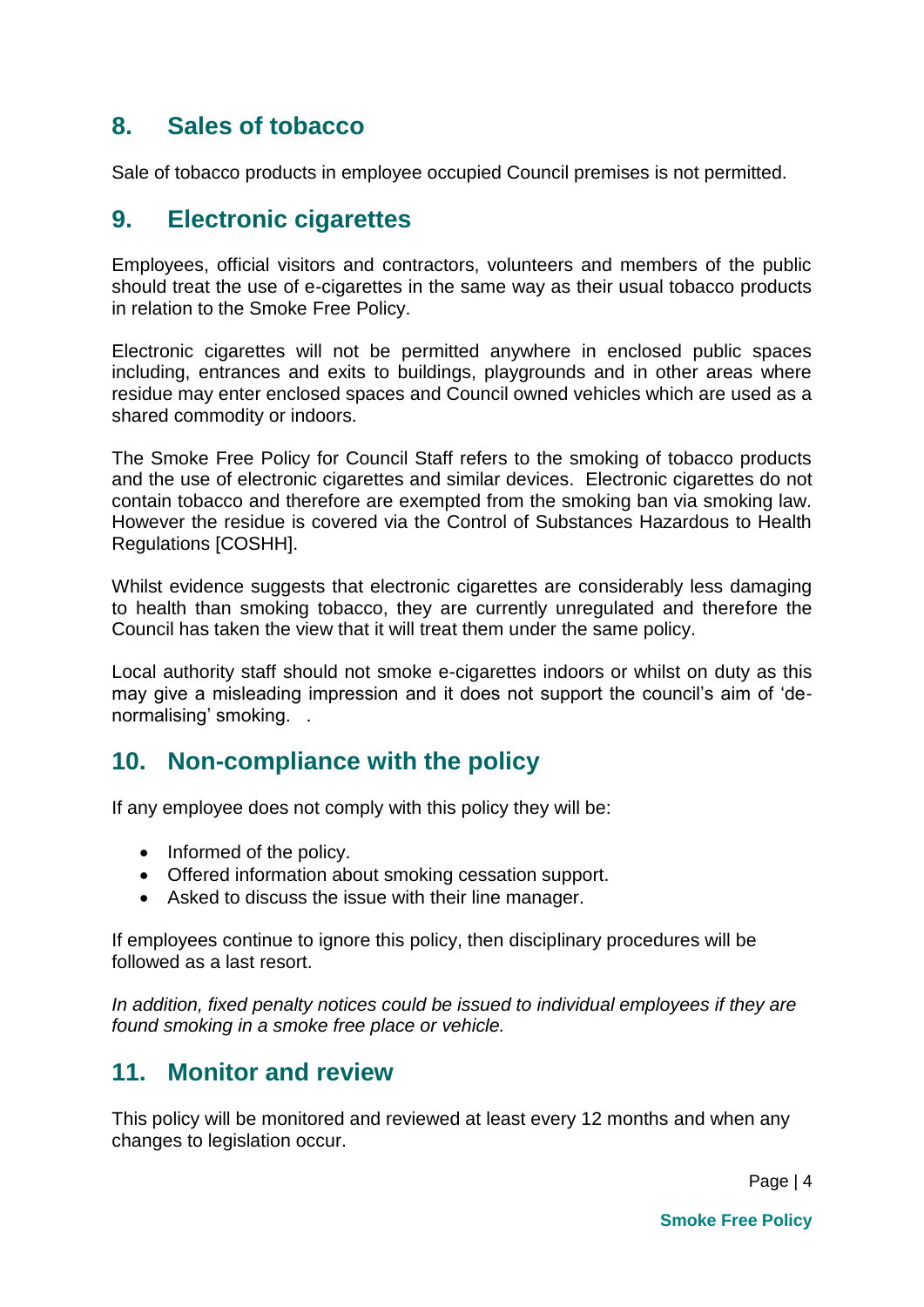# <span id="page-5-0"></span>**12. Signage**

The appropriate "'no use of electronic cigarettes"' signage will be posted adjacent to no smoking signs.

### <span id="page-5-1"></span>**13. Sources of further information**

If managers/employees require any further advice regarding the application of the Smoke Free policy and guidance, please contact the corporate Health and Safety team via 0161 474 3056 or [healthandsafety@stockport.gov.uk](mailto:healthandsafety@stockport.gov.uk)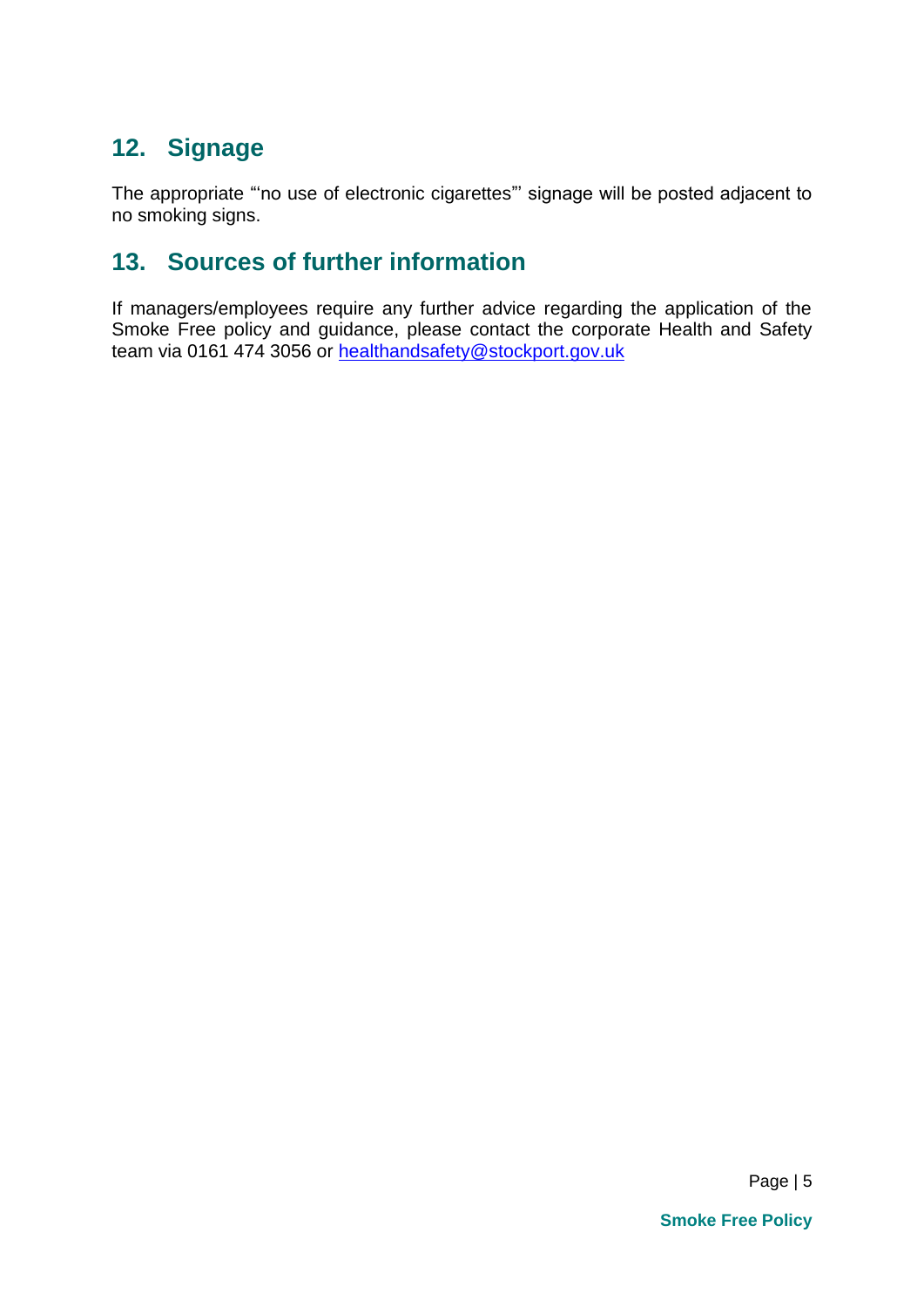<span id="page-6-0"></span>

# **Appendix A**

#### <span id="page-6-1"></span>**Smoking guidelines for Council employees who work in other people's homes/accommodation**

#### **Introduction**

Council employees are often required to work in other people's homes for variable amounts of time and as such they may be exposed to the harmful effects of passive smoke.

The aim of this protocol is to provide some practical guidelines, which will enable managers and employees to manage this situation and reduce the risk to health.

#### *NB. There is no legal restriction on people smoking in any part of their private dwelling used for work, if the work is undertaken solely to:*

- *Provide personal care for someone living in the dwelling.*
- *Assist with the domestic work of the household in the dwelling.*
- *Maintain the dwelling.*
- *Install, maintain or remove any service provided to the dwelling for the benefit of people living there.*

#### **Protocol**

However, it is expected that a smoke free environment will be provided whilst a Council employee is working in a client's/service user's home/accommodation. Therefore smoking by the client/service user, or by others who may live in the house/accommodation (including visitors), must not take place during this time.

Council employees will inform clients/service users of this requirement at their first contact or assessment.

The smoking status of the client/service user will be recorded and advice given with regards to smoking cessation and support from the Public Health section of the Services to People directorate.

If a smoke-free environment cannot be provided, a risk assessment must be carried out, and then alternative strategies must be explored in the following order of risk avoidance measures:

- a) If possible, the employee should leave the room if the client/service user or someone else is smoking.
- b) If this is not possible, increase ventilation in the room by opening a window/door etc.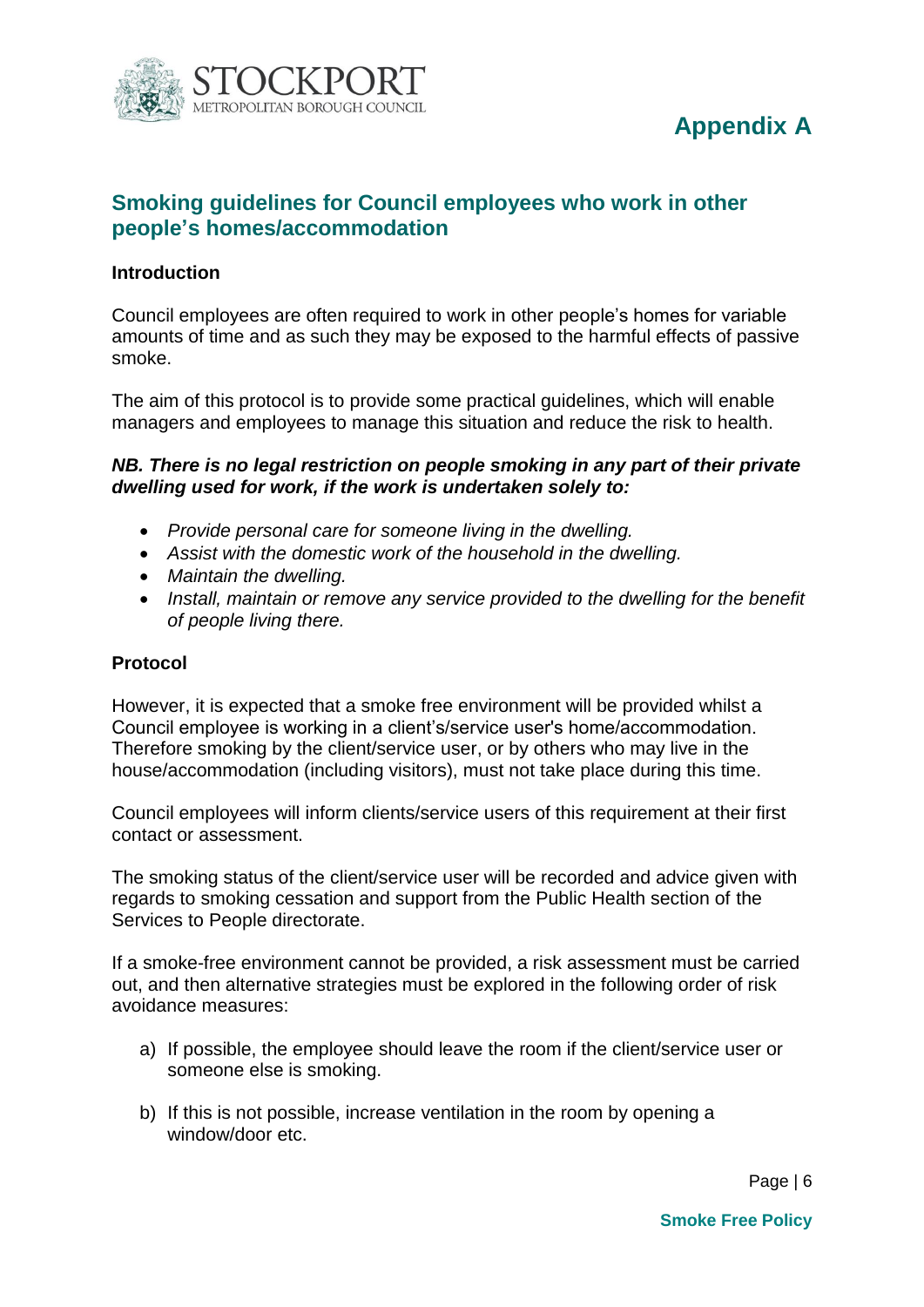- c) Agree with the client/service user that they will try and limit the number of cigarettes that they smoke whilst the employee is in their home/accommodation.
- d) Where exposure to passive smoke is still unacceptable, reducing the amount of time that any one employee spends there must be considered. Although this may affect the service provided it will reduce the amount of risk to the employee but will also mean that more people may be affected.
- e) If none of the above measures can be implemented then consideration should be given to withdrawing employees from the situation.

#### *This must only considered as a last resort, and after all else has failed.*

Any issues involving clients/service users who do smoke should be documented in any care plans or similar procedures, so that all employees have prior warning.

#### **It must be ensured that Council employees who smoke are treated in the same way as non-smokers when allocating clients/service users who are smokers.**

In Council buildings, e.g. Hostels, Sheltered Accommodation, etc., any communal areas *must be smoke free.*